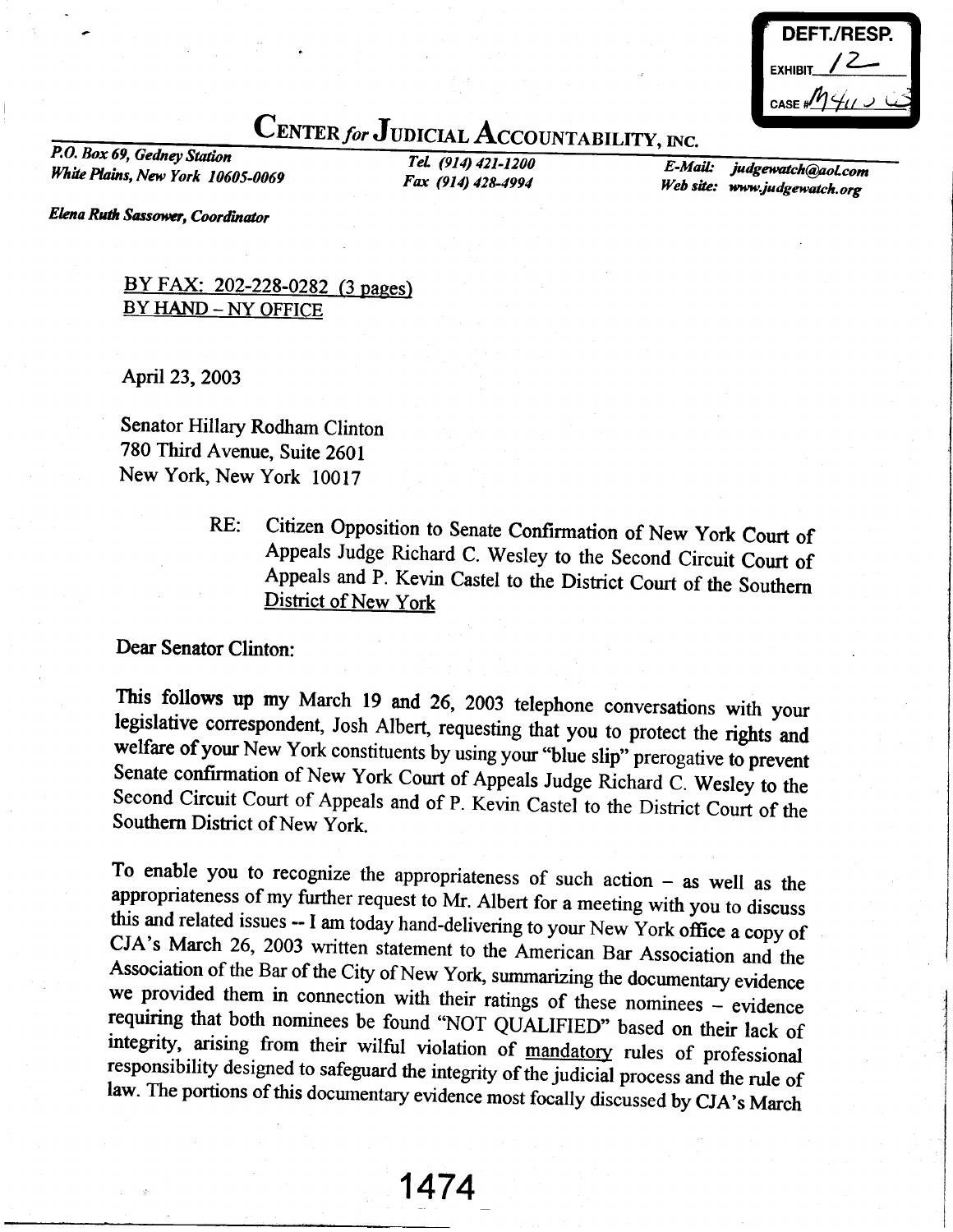## Senator Hillary Rodham Clinton Page Two April 23, 2003

23,2003 written statement are itemized below, as I wilt be hand-delivering copies to your New York office to enable you to verify its dispositive nature. Also to be delivered is a copy of CJA's April 2, 2003 letter to Judge Wesley and Mr. Castel, transmitting to them a copy of CJA's March 26, 2003 written statement and inviting their response. None has been forthcoming.

Inasmuch as I was informed yesterday by the Senate Judiciary Committee's nominations clerk, Swen Prior, that on or about April 16, 2003 the Committee received an ABA rating for Mr. Castel, unanimously conferring upon him its highest "well qualified" rating -- unaccompanied by the slightest elaborative comment -- it is appropriate that I bring to your attention CJA's July 14, 2001 letter to you, enclosing a copy of our July 3, 2001 letter to Senator Schumer, then chairman of the Senate Judiciary Committee's Subcommittee on Administrative Oversight and the Courts. Such July 3, 2001 letter recited CJA's experience with the ABA and City Bar, documenting their grotesquely inadequate, where not outrightly fraudulent, judicial ratings - and our unsuccessful<br>attempts to get the Senate Judiciary Committee to address the documentary proof we repeatedly provided it of the bar associations' misconduct in rendering and adhering to insupportable and deceitful ratings, endangering the public.

Because of the relevance of this corespondence, not only as relates to federal judicial selection, but federal judicial discipline - and because we received no response from you to it -- copies will also be transmitted to your New York office. This includes a copy of CJA's unresponded-to July 26, 2001 letter to New York's congressional delegations, which I hand-delivered to your washington office on that date.

As "Law Day", May 1, 2003, is just a week away, it would be especially meaningful if your office would contact us on or before that date to schedule a meeting with you in the not-too-distant future. Certainly, a week should be sufficient time for your office to finally advise us as to whether you have a judicial screening committee, its membership, and its rules of procedure – information Mr. Albert was unable to provide in either our March  $19<sup>th</sup>$  or March  $26<sup>th</sup>$  telephone conversations.

Thank you.

Yours for a quality judiciary, ELENA RUTH SASSOWER, Coordinator

Center for Judicial Accountability, Inc. (CJA)

1475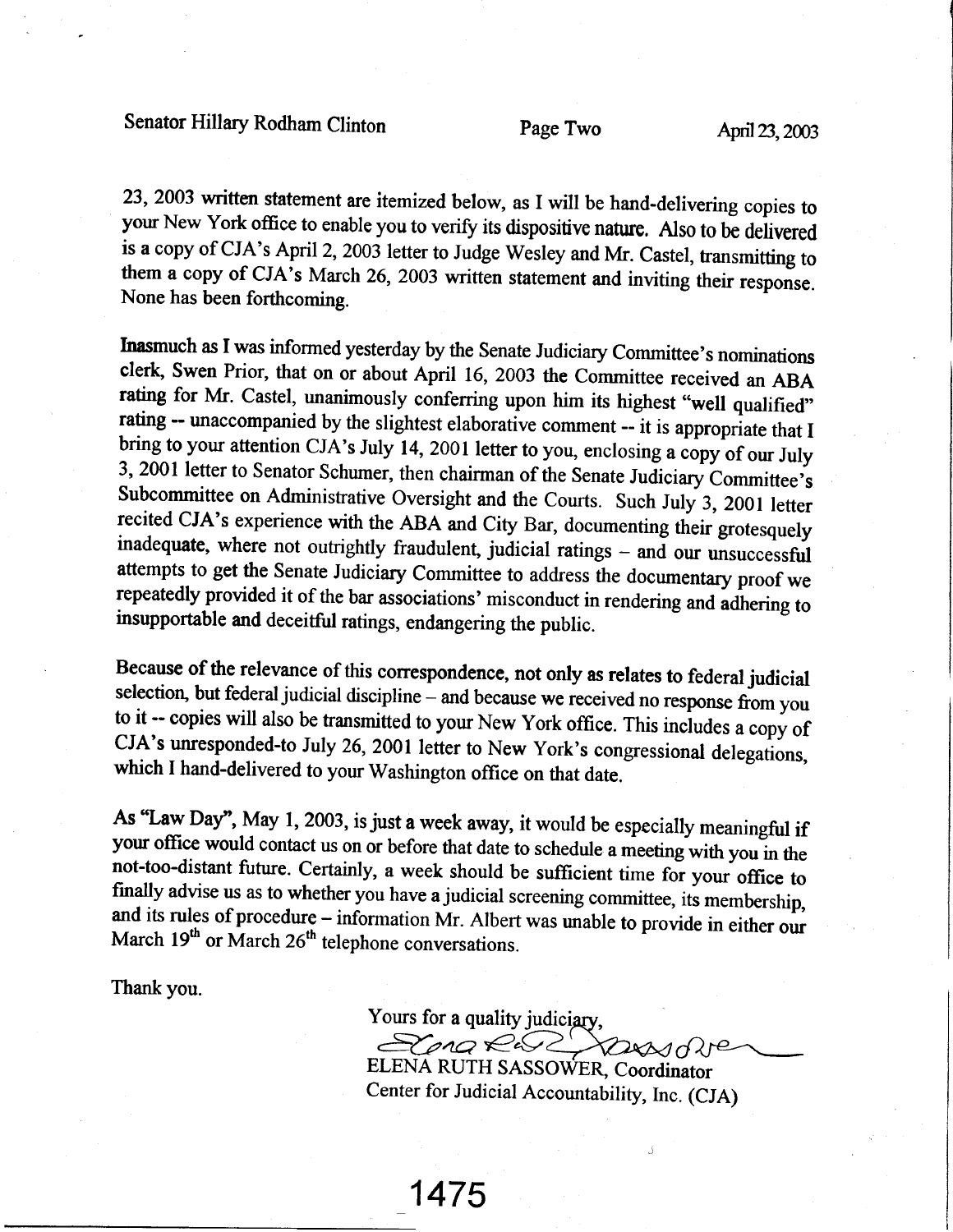cc: President George W. Bush Senator Orrin G. Hatch, Chairman, U.S. Senate Judiciary Committee Senator Patrick Leahy, Ranking Member, U.S. Senate Judiciary Committee Senator Charles Schumer

Enclosures:

- (1) CJA's March 26, 2003 written statement to the ABA and City Bar and CJA's April 2, 2003 transmittal letter to Judge Wesley and Mr. Castel
	- A. October 15, 2002 motion for reargument, vacatur for fraud, lack of jurisdiction, disclosure & other relief <u>and</u> October 24, 2002 motion for leave to appeal in *Elena Ruth Sassower*, *Coordinator of the Center for* Judicial Accountability, Inc., acting pro bono publico, against Commission on Judicial Conduct of the State of New York -- with the Court of Appeals' two December 17, 2002 decisions thereon
	- B. CJA's September 18, 2000 letter to Mr. Castel, enclosing CJA's June 20, 2000 letter to City Bar President Evan Davis (w/o two free-standing compendia of exhibits)

(2) cJA's July 14, 2001 letter to you and tansmitted conespondence:

- A. CJA's July 3, 2001 letter to Senator Schumer
- B. CJA's July 11, 2001 letter to Senate Majority/Minority leaders
- C. CJA's July 11, 2001 letter to Senate Judiciary Committee members
- D. CJA's July 14, 2001 letter to President George Bush
- E. CJA's July 9, 2001 letters to House Judiciary Committee counsel

1476

(3) cJA's July 26,2001 letter to New york's congressional delegation